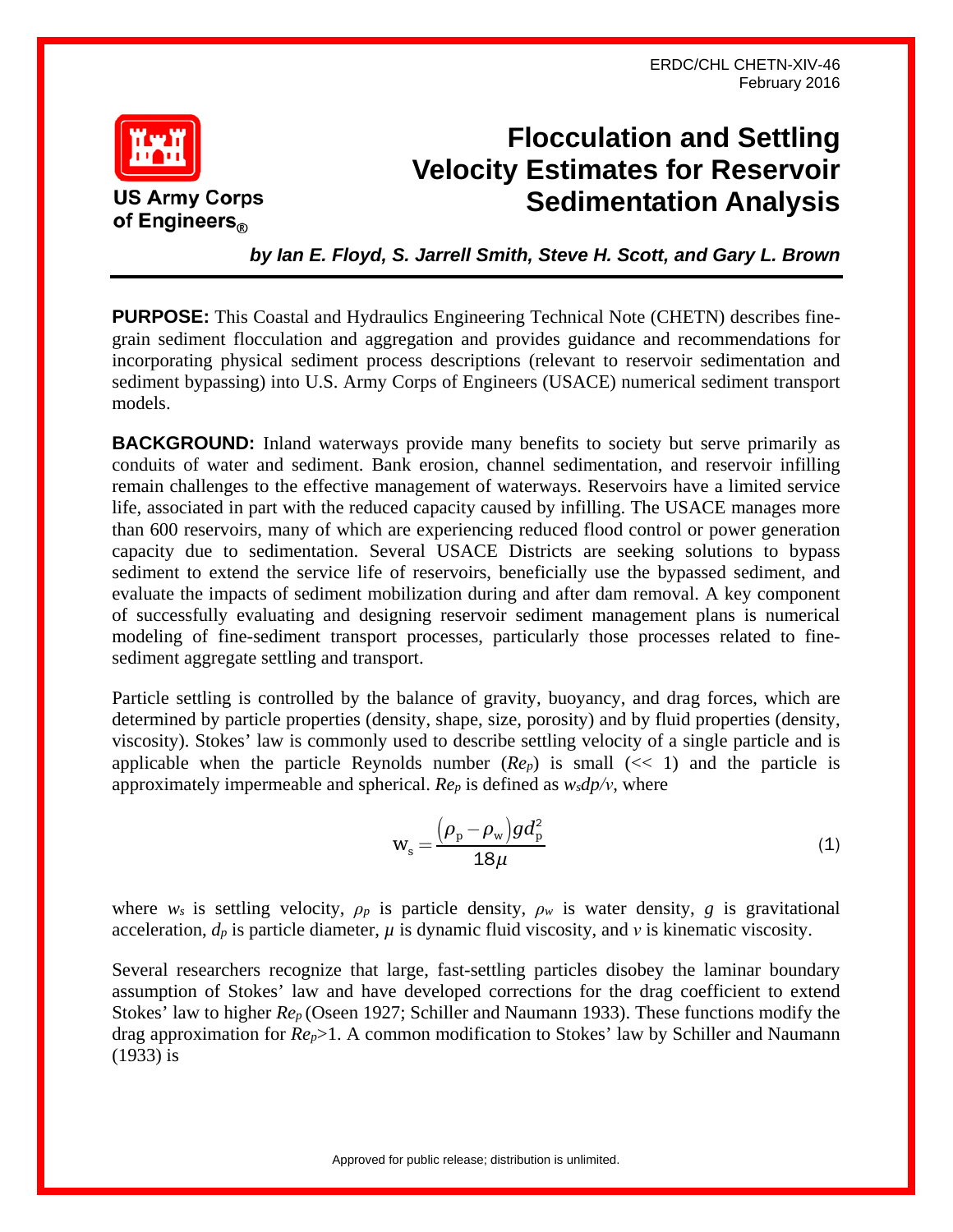$$
W_s = \frac{gd_p^2}{18\mu} \frac{\left(\rho_p - \rho_w\right)}{\left(1 + 0.15Re_p^{0.687}\right)}
$$
(2)

which is applicable for  $Re_p < 800$  (Raudkivi 1998). Numerous expressions of floc properties (i.e., density) and settling velocity have been developed based on Stokes-type formulations and Schiller-Naumann drag approximations (e.g., Winterwerp 1998; Khelifa and Hill 2006).

Suspended fine sediments entering reservoirs may exist as soil/sediment aggregates (either dense *bed aggregates* or flocs/aggregates formed in the water column). The larger size of these aggregates results in settling velocities up to several orders of magnitude greater than that of the primary particles of which they are composed. For this reason, numerical models that do not represent fine sediment as aggregates often have to coarsen the sediment size distribution entering a reservoir to match the measured reservoir trapping efficiency. Bed erosion is anticipated for cases of dam removal or reservoir flushing operations; therefore, the processes of aggregate erosion and transport are crucial in predicting the outcome of reservoir management actions. The benefits of this work extend beyond the domain of waterway and reservoir sediment transport to include fine-sediment transport modeling in lacustrine and estuarine settings.

The bulk of fine-sediment flocculation research has been conducted in estuarine and coastal environments. In these environments, the aggregation/disaggregation process strongly controls the vertical flux of fine sediment. Recent observations in rivers and lakes (e.g., Droppo et al. 2005; Williams et al. 2008; Guo and He 2011) suggest that soil, sediment aggregates, and flocs are ubiquitous not only in marine environments but also in freshwater systems. Some of the mechanisms involved in freshwater flocculation are different from that seen in estuarine systems. In freshwater flocculation, bacteria and other microorganisms were found to contribute to floc growth and breakup (Droppo et al. 2005). Bacteria and microorganisms secrete extracellular polymeric substances (EPS), which increase cohesion and promote flocculation (Liao et al. 2001; Black et al. 2002). The current literature lacks an approach to adequately quantify the effects that microbial populations have on the flocculation process in freshwater and marine systems.

**RESERVOIR PROCESSES:** The presence of dams and reservoirs in a fluvial system can have considerable impacts on the flow of water and sediment, often resulting in long-term morphological changes. Reservoir sedimentation can decrease a reservoir's active flood control and water supply capacity. Sediment buildup near dams can decrease dam stability, leading to reduced operational capacity of the outlet system and increased maintenance operations. Erosion and degradation downstream of a dam can undermine the foundation, reducing dam stability and safety. Reservoir sedimentation can adversely affect a reservoir's water quality, water volume, hydropower operation, and recreational benefits. Excessive sediment buildup in reservoirs can also have negative impacts in downstream fluvial reaches due to flow alteration and reduction in bed material sediment, which tends to increase downstream erosion–leading to system-wide channel degradation. Reservoir sediments often contain a high percentage of fine sediment, and their mechanical behavior is largely controlled by the interparticle attraction caused by electrostatic and physiochemical forces. These properties give clays their *stickiness* and control essential phenomena such as flocculation, sedimentation rate, sediment gelling and compaction, the angle of repose, and resistance to erosion. Therefore, it is essential to consider fine-sediment transport processes in the planning, design, operation, and maintenance of a reservoir.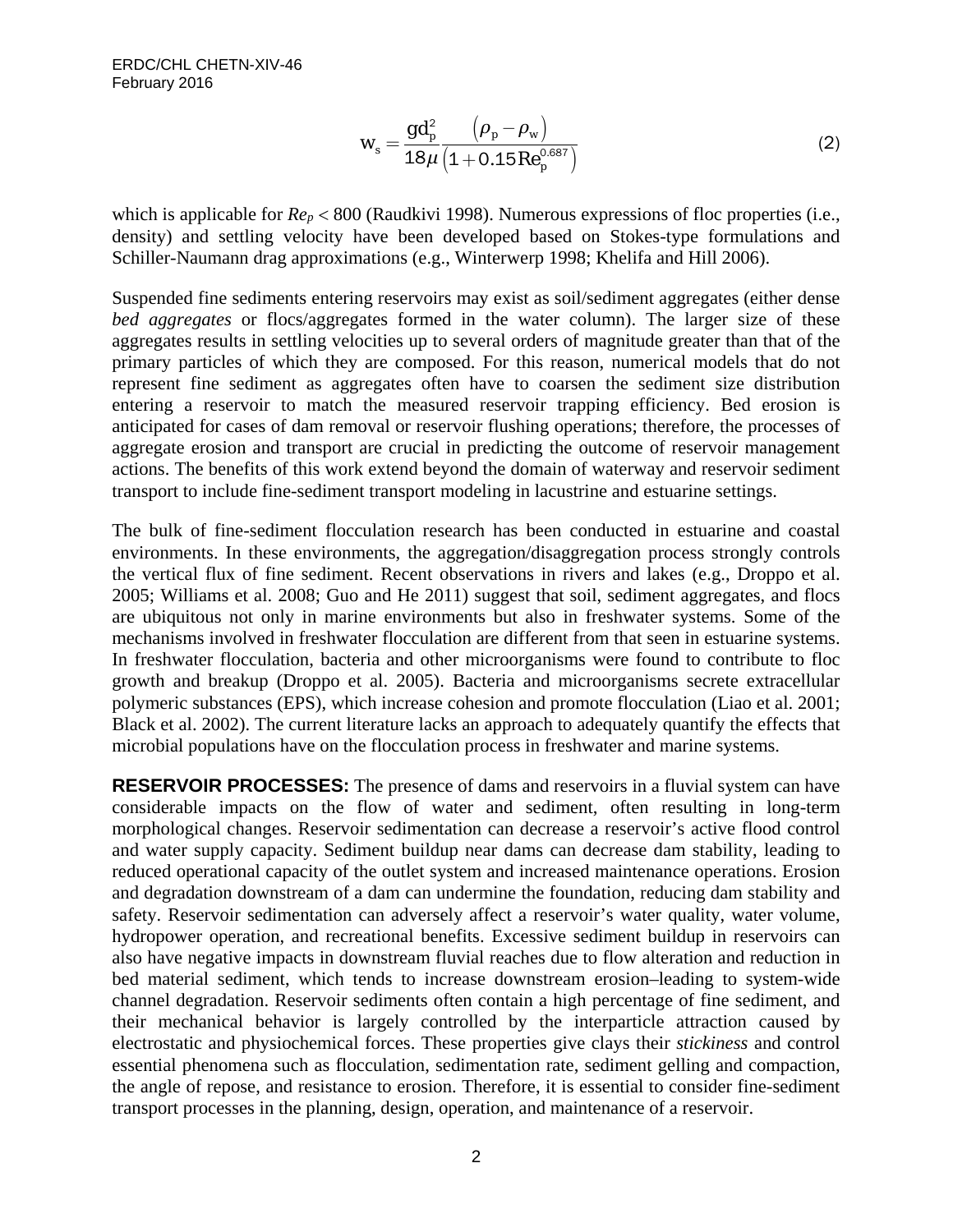**FLOCCULATION PROCESSES:** The mechanisms of erosion, deposition, transport, and consolidation of fine sediment are governed by a complex assortment of physical, chemical, and biological factors. A key component of fine-sediment dynamics is the settling process resulting in deposition of sediment. Due to flocculation, the settling velocity of fine sediments is significantly more complex and dynamic than that of noncohesive sediments. *Flocculation* is a reversible process through which suspended fine-sediment particles are aggregated in the water column to produce flocs. Flocculation is the product of concurrently occurring aggregation and breakup processes. *Flocs* are complex composite structures composed of organic (e.g., bacteria and detritus) and inorganic (e.g., clay particles) materials that are formed through attractive electrochemical forces, biochemical bonding/binding, and interparticle collisions (Mehta 2014).

Flocs are commonly formed in suspension and/or derived from the surface of the bed via complex physical, chemical, and biological processes and are associated with apparent densities between 1,010 and 1,200 kilograms per cubic meter (kg/m<sup>3</sup>) (van Leussen 1994; Leppard and Droppo 2005; Smith and Friedrichs 2011). *Bed aggregates* are similar in composition to flocs but are generally smaller and have higher apparent densities between 1,200 and 1,800 kg/m<sup>3</sup> (Winterwerp and van Kesteren 2004; Smith and Friedrichs 2011). The origin of bed aggregates are attributed to resuspension of moderately consolidated sediment from the bed (van Leussen 1994; Smith and Friedrichs 2011). The settling velocity of flocs is dependent on floc properties (i.e., size, density, shape, strength, and porosity), which in turn are controlled by turbulence, fluid properties (i.e., viscosity and density), biologic activity, and suspended sediment concentration.

The aggregation process is controlled by three collision mechanisms: (1) Brownian motion, (2) differential settling, and (3) turbulence-induced shear. In estuaries and coastal settings, with energetic hydrodynamic conditions, the relative effects of Brownian motion and differential settling on flocculation are commonly considered to be small (van Leussen 1994; Winterwerp and van Kesteren 2004). In most natural systems, turbulent shear is generally considered the dominant collision mechanism. Particle size and concentration also factor into the rate of particle collisions. Collision rate increases with increasing particle size and concentration. Ultimately, not all collisions result in larger aggregates; cohesion strength and interparticle arrangement influence the fraction of particle collisions that result in aggregation (aggregation efficiency). Factors such as the presence and abundance of biological coatings, polymer chains, organic filaments, and the varying cohesive strength of clay minerals influence aggregation efficiency (van Leussen 1994; Droppo 2001). The disaggregation (breakup) process occurs when external forcing, either from turbulence-induced stresses in the surrounding flow or collisions with other aggregates, exceeds the strength of the floc. *Floc strength* is the resistance to disaggregation and is a function of cohesion, size, primary particle orientation within the floc, and organic content (Mehta and McAnally 2008). In the near-bed zone, where the steepest velocity gradients and turbulent bursting occur and where slight contact with the bed can curtail free rotation and dramatically increase stresses in the aggregate, turbulent shear is usually the dominant breakup mechanism (Mehta and Partheniades 1975).

In natural systems, flocs can be extremely irregular, with complex geometric structures and high porosity. Krone (1962) was one of the first to suggest that these irregular particles were progressively constructed of self-similar units. In other words, larger flocs are composed of smaller, similar flocs, and these flocs are composed of even smaller, similar flocs and so forth. This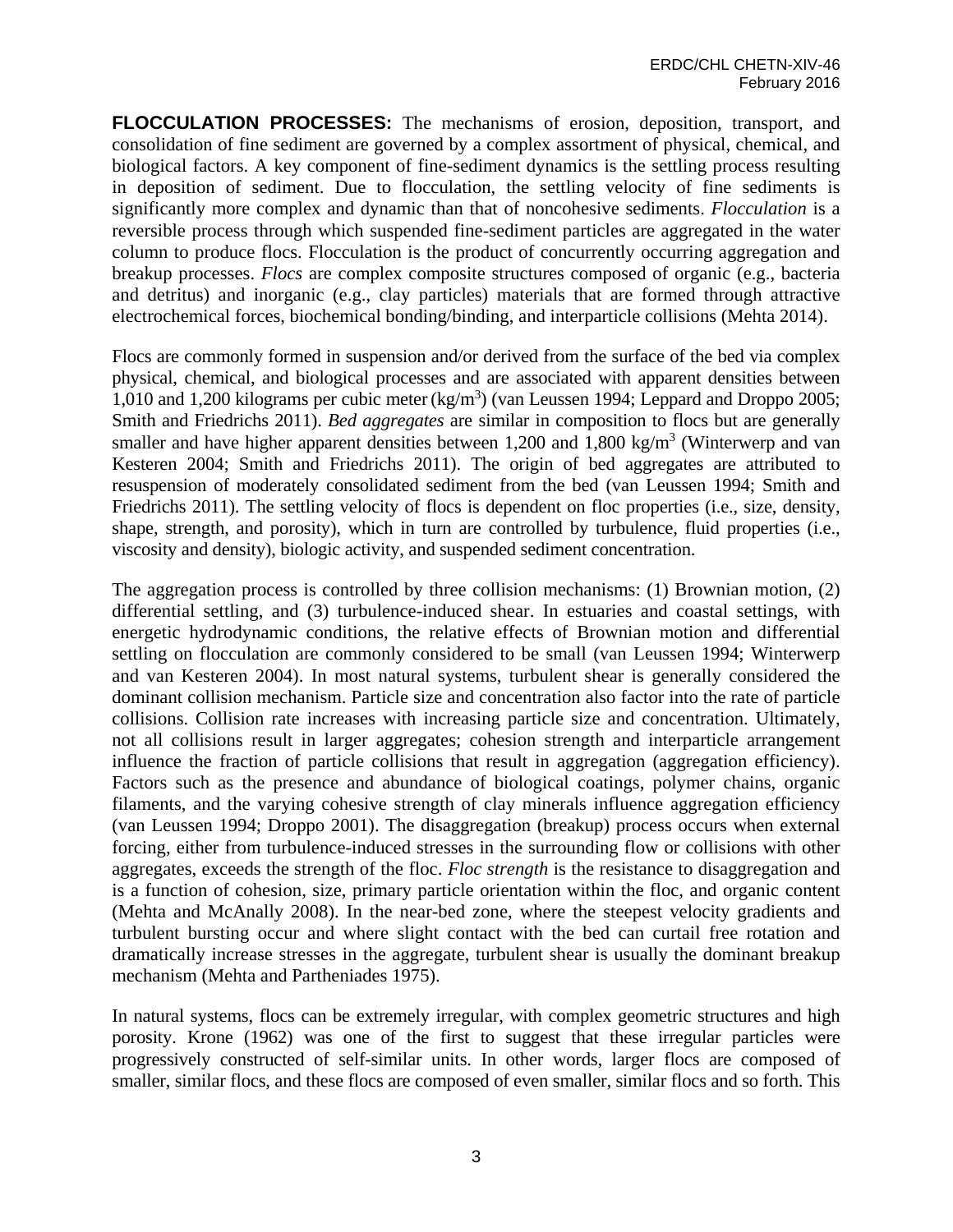self-similarity of fine-sediment aggregates led subsequent researchers such as Kranenburg (1994) and Winterwerp (1998) to describe floc properties based on the principles of fractal geometry.

**MODELS OF FLOC SETTLING:** In practical applications involving erosion, transport, and deposition of fine sediments in natural waters, various methods of identifying the settling velocity of flocs have been used. Numerous empirical and numerical models have been developed from laboratory and field data predicting the settling velocity of flocculated material. These models are grouped into six classes based on methods of formulation and level of complexity. The six classes are listed in order of increasing complexity: (1) constant settling velocity, (2) simple empirical (Owen 1971; Gibbs 1985; Kranck and Milligan 1992), (3) processbased empirical (van Leussen 1994; Teisson 1997; Teeter 2001; Soulsby et al. 2013), (4) complex empirical (Soulsby 2000; Teeter 2001; Manning and Dyer 2007; Pejrup and Mikkelsen 2010), (5) fractal-based (Winterwerp 1998; Khelifa and Hill 2006; Strom and Keyvani 2011), and (6) Population Balance Equations (Verney et al. 2011; Lee et al. 2011). These classes are discussed below.

**Constant Settling Velocity.** A first approximation of fine-sediment settling velocities is to apply values that remain constant in both time and space. The constant settling velocities usually range from  $\sim 0.1 - 1.5$  millimeters per second (mm/s). Different aggregate classes may be used, and the constant settling velocities can be determined from field or laboratory measurements (i.e., Particle Imaging Camera System, IN-Situ SEttling Velocity-instrument, Owens Settling Column), or appropriately selected ranges of values from the literature. A caution of this approach is that in many systems, settling velocities vary over time scales of hours to seasons and spatial scales of meters to tens or hundreds of kilometers. Constant settling velocities are commonly applied as calibration parameters when observations are not available. In these cases, the variation of the settling velocity should be constrained within a plausible and defensible range.

**Simple Empirical.** Data collected from laboratory and in situ gravimetric settling columns have been used to relate settling velocity to a single variable (concentration or floc size) through a power law relationship. These relationships commonly require site-specific sediment coefficients to be derived empirically. Several authors (e.g., Owen 1971; Kranck and Milligan 1992) have reported an exponential relationship between median settling velocity and suspended sediment concentration (SSC) in the general form

$$
W_s = a C_M^{\quad n} \tag{3}
$$

where  $w_s$  is settling velocity, *a* is an empirical coefficient, *C<sub>M</sub>* is mass sediment concentration, and *n* is an empirical coefficient which requires a site-specific determination of *ws* and *CM*. Suggested values of the coefficients *a* and *n* range between 0.0002 to 0.002 and 0.6 to 1.4, respectively, based on the best fit of Equation 3 to settling velocity (m/s) and suspended mass sediment concentration (kg/m<sup>3</sup>) data reported in Whitehouse et al. (2000).

**Process-Based Empirical.** Several authors have proposed simple descriptions relating settling velocity to flocculation processes. These models are empirical but provide identifiable terms associated with physical processes. One example of this class of model is that given by van Leussen (1994) and Teisson (1997) in the form of Equation 4, for which the concentration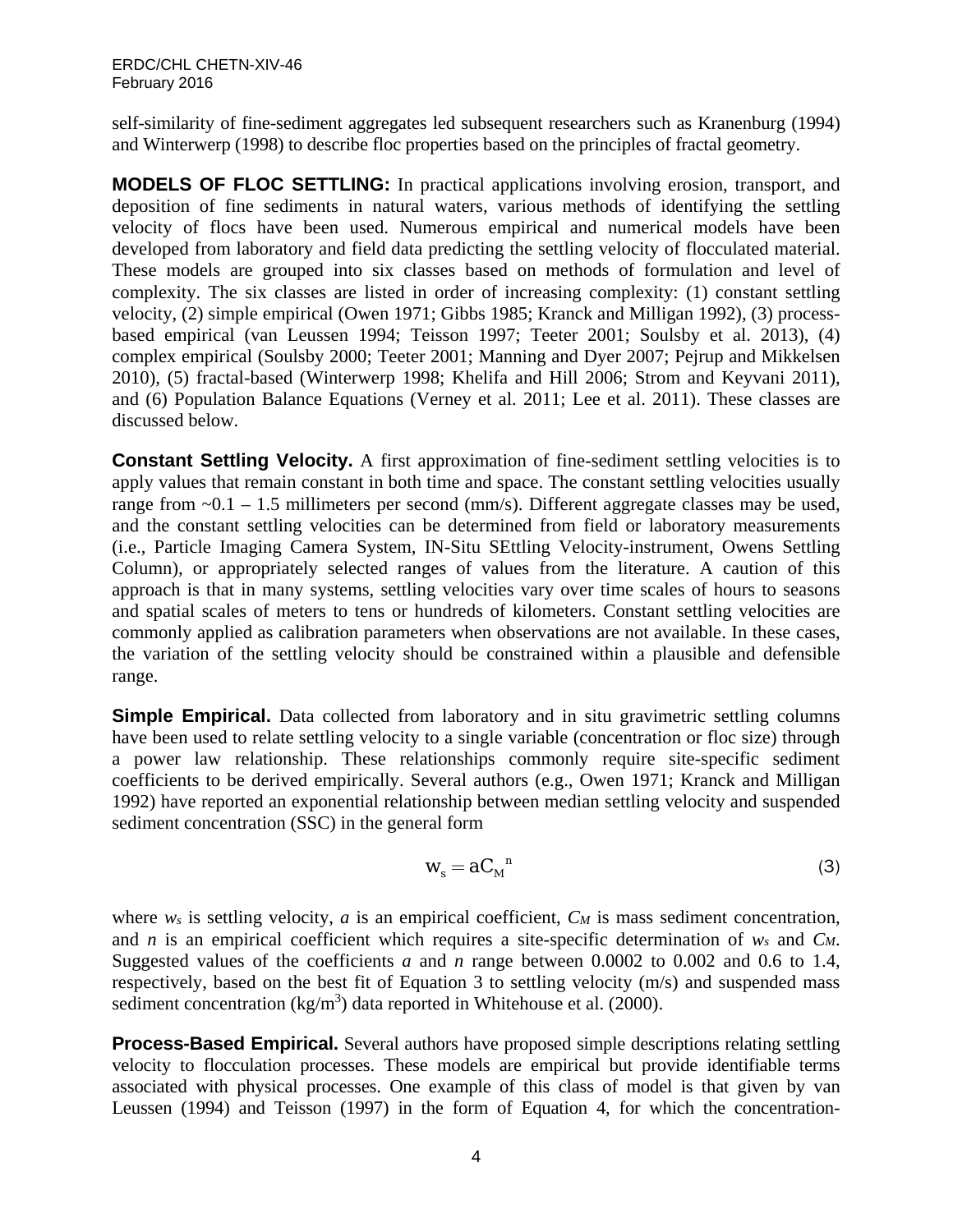dependent settling velocity is expressed in the leading term and the aggregation and disaggregation processes are expressed in the numerator and denominator, respectively, of the fractional term:

$$
W_s = aC_M^{\ \ n} \frac{(1+\lambda_1 G)}{(1+\lambda_2 G^2)}\tag{4}
$$

where  $w_s$  is settling velocity,  $\lambda_l$  is an empirically determined coefficient,  $\lambda_2$  is an empirically determined breakup coefficient, and *G* is shear rate

$$
G = \sqrt{\frac{\varepsilon}{v}}\tag{5}
$$

where  $\varepsilon$  is the turbulent energy dissipation rate and  $v$  is the kinematic viscosity of water. Approximations of the turbulent energy dissipation rate, *ε*, can be found in Tennekes and Lumley (1994). This model requires site-specific measurement of settling velocity, *CM*, and water properties (i.e., density, viscosity). The site-specific data are used to determine the empirical coefficients *a*, *n*,  $\lambda_1$ , and  $\lambda_2$ . Model inputs include *CM*, *G*, *a*, *n*,  $\lambda_1$ , and  $\lambda_2$ . Suggested values, to include units, of  $\lambda_1$  and  $\lambda_2$  are 266 s and 9 s<sup>2</sup>, respectively (Teeter 2001).

**Complex Empirical.** This group represents empirical models that relate settling velocity to a set of influencing variables (e.g., concentration, floc size, shear stress, and temperature). Soulsby (2000) presents an empirically derived, explicit settling velocity expression that is a function of concentration, floc size, and density given by

$$
w_{s} = \frac{v}{d_{e}} \left[ \left( X_{1}^{2} + X_{2} (1 - C_{f})^{m} D_{*}^{3} \right)^{1/2} - X_{1} \right]
$$
\n
$$
d_{e} = IC^{n/2}
$$
\n
$$
I = \left[ \frac{19.8 \rho_{w} v \rho_{p}^{n} a}{g(\rho_{e} - \rho_{w})} \right]^{1/2}
$$
\n
$$
\rho_{e} = \rho_{w} + C_{in} (\rho_{p} - \rho_{w})
$$
\n
$$
C_{f} = \frac{(\rho_{p} - \rho_{w}) C}{\rho_{e} - \rho_{w}}
$$
\n
$$
D_{*} = d_{e} \left[ \frac{g(\rho_{s} - \rho_{w})}{\rho_{w} v^{2}} \right]
$$
\n(6)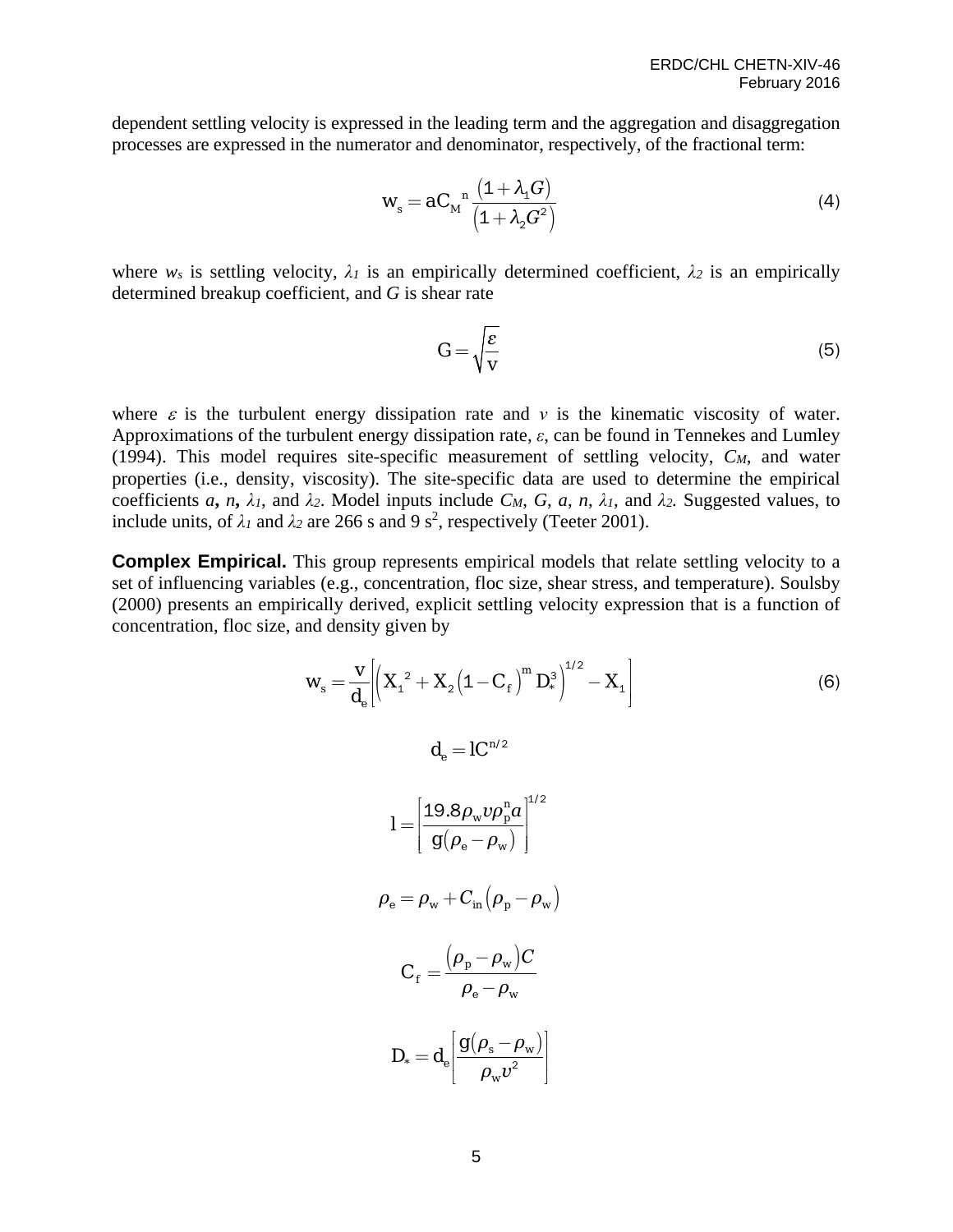where  $d_e$  is the effective floc diameter, *l* is a length scale,  $\rho_e$  is the effective floc density,  $C_{in}$  is the internal volume concentration inside a floc, C is the volumetric concentration of sediment in suspension,  $X_1$  and  $X_2$  are nondimensional empirical constants,  $C_f$  is the volumetric concentration of flocs in water, *m* is the hindered settling exponent, and  $D^*$  is the nondimensional flow diameter. This model was expanded from Soulsby's (1997) formulation, which was developed for estimating settling velocities of sand. The empirical relationship for sand was expanded to describe the settling of flocs with the following assumptions: (1) flocs can be treated as lowdensity, impermeable particles, (2) floc increase in size with increasing concentration, and (3) floc density is constant. Soulsby's model requires site-specific measurement of settling velocity, floc density, particle size, volume concentration of grains in suspension, and water properties. The following empirical coefficients *a*, *n*, and *m* are determined from field data. Model input parameters include, *C*,  $C_{in}$ ,  $X_1$ ,  $X_2$ ,  $\rho_p$ , *a*, *n*, *m*, and water properties (for estimating v and  $\rho_w$ ). The empirically derived constants *X1* and *X2* have values of 10.36 and 1.049, respectively (Soulsby 2000), and suggested values of *m* range from 2.5 to 5 (Richardson and Zaki 1954).

**Fractal-Based.** Settling velocity models based on fractal theory have recently gained wider application by mathematicians and numerical modelers. Winterwerp (1998) presented the following fractal-based implicit model, expanded from Equation 2.

$$
W_s = \frac{\beta g}{18\rho\mu} \left(\rho_p - \rho_w\right) d_p^{3-nf} \frac{D_f^{n_f-1}}{1+0.15Re_f^{0.687}}\tag{7}
$$

where  $\beta$  and  $\varphi$  are particle shape factors,  $n_f$  is the fractal dimension,  $D_f$  is the floc size, and  $Re_f$ is the floc Reynolds numbers defined as

$$
Re_f = \frac{W_{s,r}D_f}{V}
$$
 (8)

where  $w_{s,r}$  is the settling velocity of a single floc in still water. Winterwerp and van Kesteren (2004) present both Lagrangian and Eulerian forms of a process- and fractal-based flocculation model. For simplicity, only the Lagrangian form is presented here:

$$
\frac{dD_f}{dt} = k_a C_M G D_f^{4-n_f} - k_b G^{q+1} \left( D_f - d_p \right)^p D_f^{2q+1}
$$
 (9)

where the dimensional aggregation parameter *ka* and floc breakup parameter *kb* are defined as

$$
k_a = k_a' \frac{\left(d_p^{n_f - 3}\right)}{n_f f_s \rho_p} \tag{10}
$$

$$
k_b = k_b' \frac{\left(d_p^{-p}\right)}{n_f} \left(\frac{\mu}{F_y}\right)^q \tag{11}
$$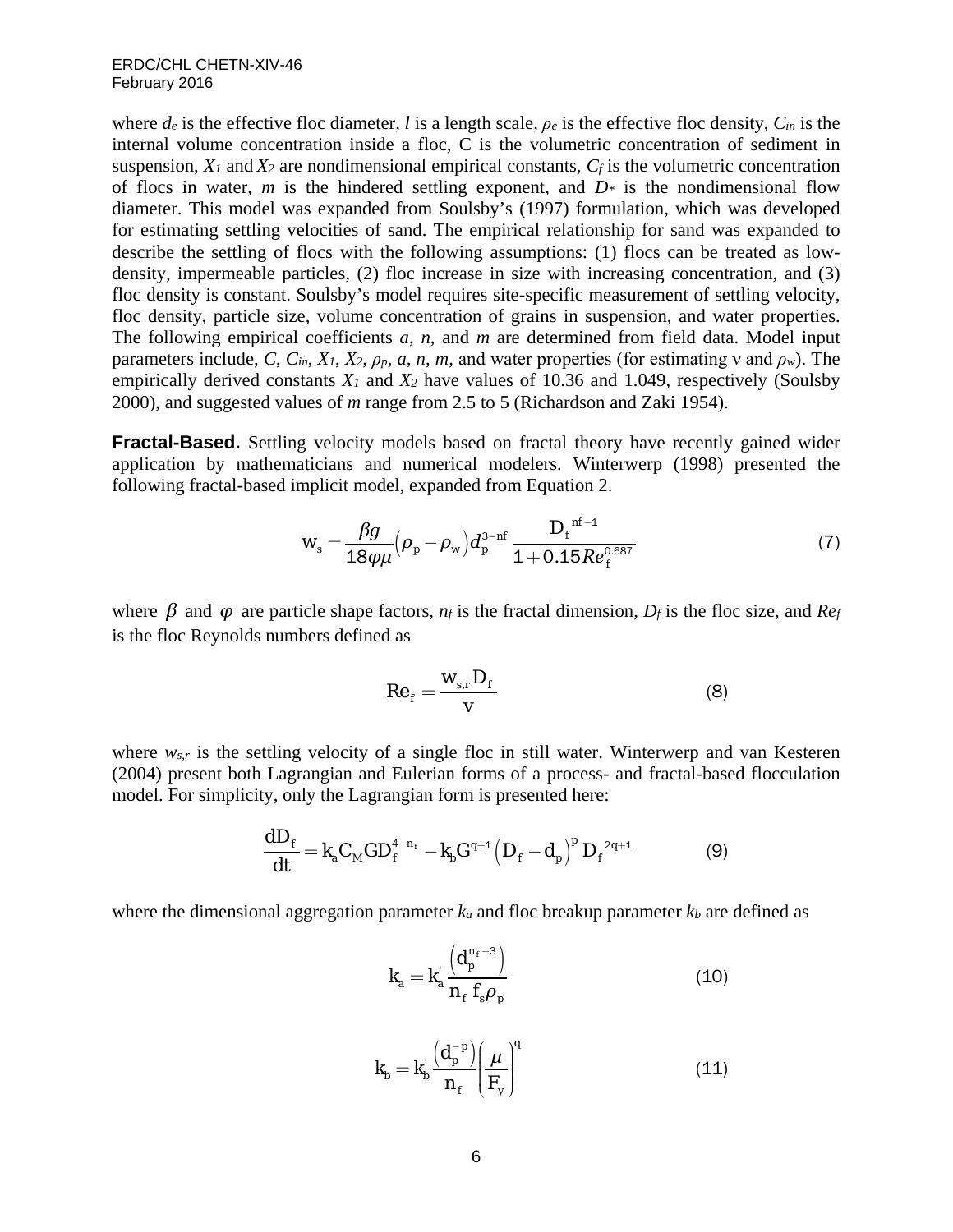where *q* and *p* are nondimensional, empirical exponents,  $k_a$  and  $k_b$  are nondimensional, empirical coefficients,  $f_s$  is a shape factor for flocs ( $\pi/6$  for spherical flocs), and  $F_y$  is the yield strength of the flocs (empirically calibrated).

Winterwerp's model includes fractal-based dependencies between floc size and floc density. Unavoidably, the model requires site-specific determination of six parameters  $p$ ,  $q$ ,  $k^{\prime}$ <sub>a</sub>,  $k^{\prime}$ <sub>b</sub>,  $n_f$ , and *Fy*, reflecting the site/system sensitivity to complex factors such as biological activity, sediment mineralogy, and numerous other factors. Winterwerp (1998) calibrated the model to flocculation data obtained in the laboratory by van Leussen (1994). An equivalent field dataset would need to cover an extended period of time to obtain sufficient variation in input parameters for the calibration. Model inputs include  $d_p$ ,  $G$ ,  $C_M$ ,  $\rho_p$ ,  $f_s$ ,  $\varphi$ ,  $\beta$ , and water temperature and salinity (for estimating  $\mu$  and  $\rho_w$ ). Additionally, an initial condition for  $D_f$  is required. Suggested values of *nf* range from 1.7 to 2.4, depending on floc density (Winterwerp 1998; Smith and Friedrichs 2011) with a typical mean value of  $n_f \approx 2$  (Winterwerp 1998).

**Population Balance Equations.** The most complex class of settling velocity models involve the population balance equations (PBEs), which are nonlinear systems describing the dynamic processes of aggregation, disaggregation, and transport processes. PBEs are integrated by numerical methods and coupled to sediment mass conservation equations. Models of PBEs describe population changes and exchanges for a finite set of floc size classes. By including multiple size classes, this method allows a wider range of settling velocities, which is more consistent with field observations. The downside of additional size classes is the added computational burden and increased complexity of the model calibration. Model input requirements for models of PBEs are comparable to the most complex of the previously described models. Specific input requirements vary by model but generally include *G*, *CM*, and empirical parameters related to aggregation, breakup, floc density, and floc strength. The relationships between floc size, density, strength, and settling velocity must be prescribed through fractal geometry and/or empirical power-law relationships. A full description of models of PBEs is beyond the scope of this technical note but can be found in Lick and Lick (1988), Chisholm (1999), Winterwerp (2002), and Verney (2011).

**RECOMMENDATIONS:** Flocculation of fine sediment involves the complex interactions of particles, fluid, biology, and chemistry through the processes of aggregation, breakup, settling, and transport. As this CHETN describes, there are varying degrees of complexity in the models used to describe the influence of flocculation on particle settling velocities. In general, increased model complexity demands increased code development and testing effort, higher computational expense, more input parameters, and increased data collection for empirical relationships and model evaluation. In choosing an appropriate flocculation model for their application, developers and users of numerical sediment transport models should carefully consider the data requirements (field-, laboratory-, and model-derived), complexity of the physical processes in the natural or engineered system, the level of complexity required for the application and results, and the present limits of understanding for flocculation and settling of fine sediments. Flocculation model complexity should be compatible and consistent with the time- and space-resolution of the process descriptions in the numerical hydrodynamic model. For instance, a model with low resolution or highly simplified hydrodynamic processes should not be coupled with a flocculation model that requires inputs (such as *G*) that are unavailable or grossly simplified in the hydrodynamic model.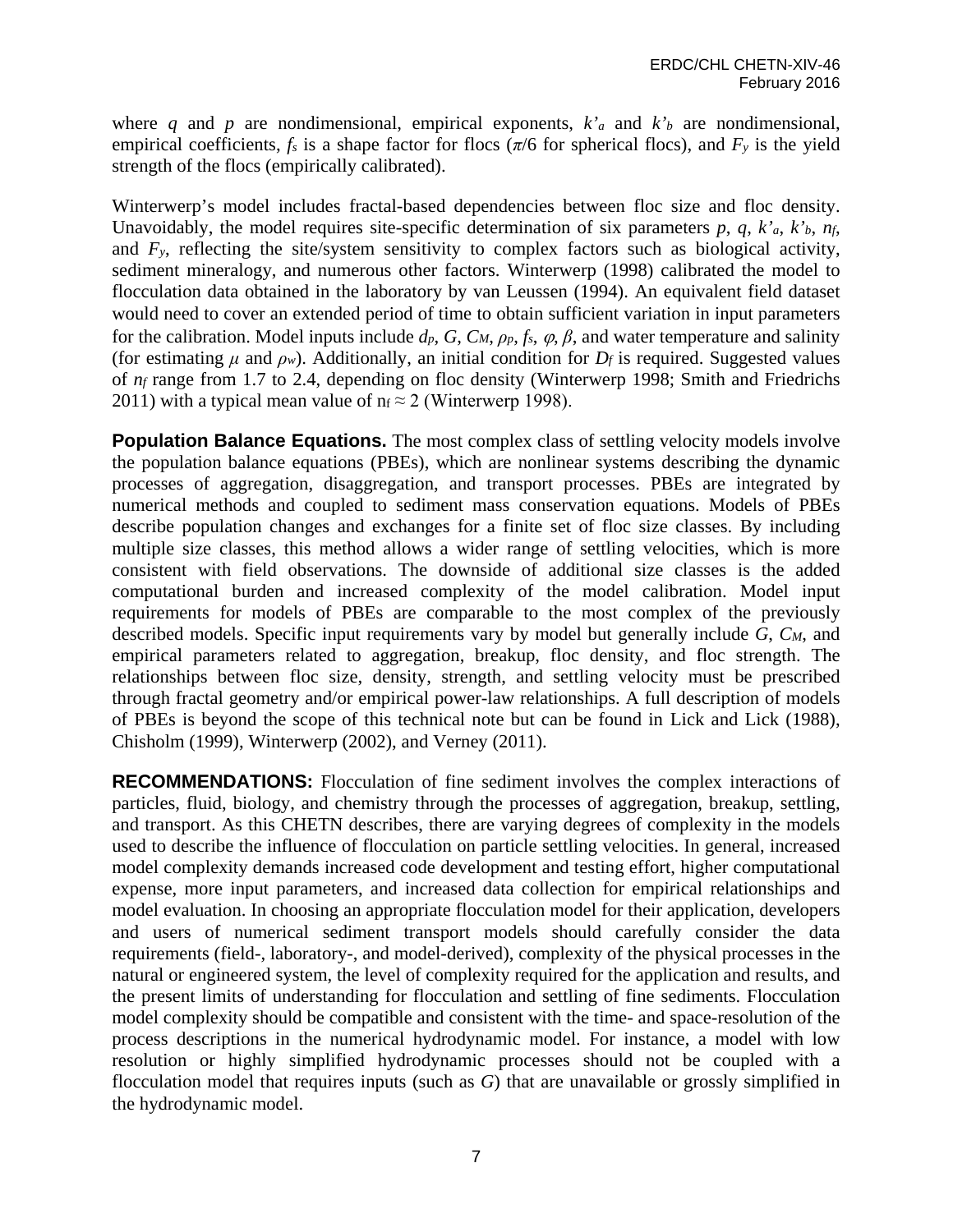A general recommendation is to use the simplest model possible to adequately describe the system for the intended application. For screening-level studies or systems with limited spatial or temporal variability in settling velocities, the constant settling velocity approach may be sufficient to meet the study objectives. The constant settling velocities may be derived from field or laboratory experiments, published values, or model calibration coefficients (constrained to plausible and defensible values). Systems characterized by concentration  $(C_M)$  or shear  $(G)$ influences on flocculation may require one of the simple or process-based empirical approaches. The simple and process-based empirical approaches require experimental data to populate their empirical parameters. Often these methods require a substantial quantity of field data for successful parameterization. The more complex empirical methods and PBEs are best reserved for applications requiring a high degree of settling process description. These approaches usually require a substantial quantity of experimental data, additional effort in defining the empirical coefficients, and higher computational effort during simulation.

**ADDITIONAL INFORMATION:** This CHETN was prepared by Ian E. Floyd and S. Jarrell Smith, USACE, Engineer Research and Development Center, Vicksburg, MS, and describes an effort funded by the USACE Regional Sediment Management (RSM) Program to provide guidance and recommendations for incorporating physical sediment process descriptions, relevant to reservoir sedimentation, into USACE numerical sediment transport models. Additional information pertaining to the RSM Program can be found at the RSM website *[http://rsm.usace.army.mil](http://rsm.usace.army.mil/)*.

Questions regarding this CHETN may be addressed to

Ian E. Floyd *[Ian.E.Floyd@usace.army.mil](mailto:Ian.E.Floyd@usace.army.mil)*

Linda S. Lillycrop *[Linda.S.Lillycrop@usace.army.mil](mailto:Linda.S.Lillycrop@usace.army.mil)* (USACE RSM Program Manager)

This ERDC/CHL CHETN-XIV-52 should be cited as follows:

Floyd, I. E., S. J. Smith, S. H. Scott, and G. L. Brown. 2016. *Flocculation and settling velocity estimates for reservoir sedimentation analysis*. ERDC/CHL CHETN-XIV-46. Vicksburg, MS: US Army Engineer Research and Development Center.

## **REFERENCES**

- Black, K. S., T. J. Tolhurst, D. M. Paterson, and S. E. Hagerthey. 2002. Working with natural cohesive sediments. *Journal of Hydraulic Engineering* 128(1):2–8.
- Chisolm, T. A. 1999. A two-component aggregation model. PhD dissertation. College of William and Mary, Virginia Institute of Marine Science, Gloucester Point, VA, U.S.A.

Droppo, I. G. 2001. Rethinking what constitutes suspended sediment. *Hydrological Processes* 15:1551–1664.

- Droppo, I. G., K. Nackaerts, D. E. Walling, and N. Williams. 2005. Can flocs and water stable soil aggregates be differentiated within fluvial systems? *Catena* 60:1–18.
- Gibbs, R. J. 1985. Estuarine flocs: Their size, settling velocity and density. *Journal of Geophysical Research* 90(C2):3249–3251.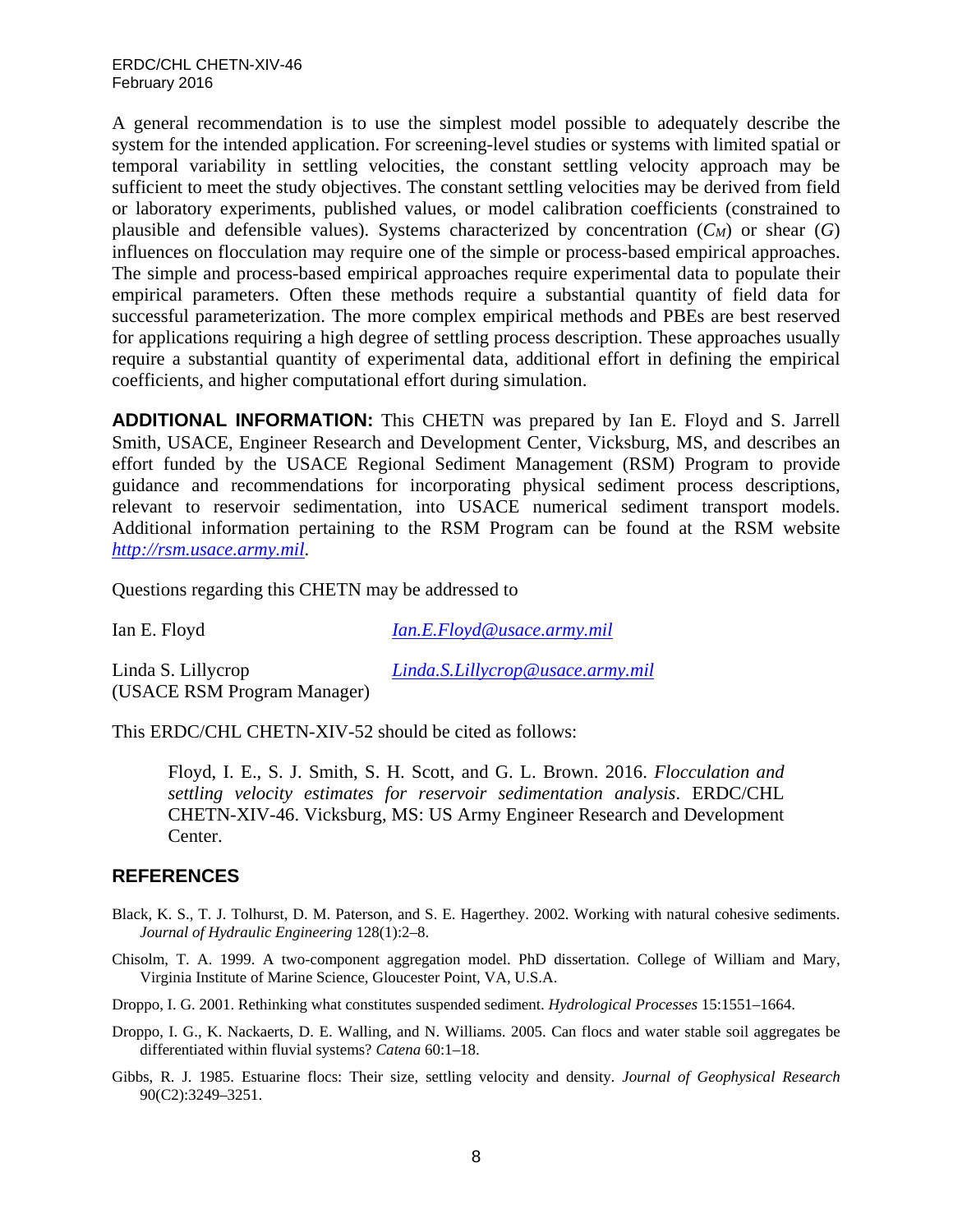- Guo, L., and Q. He. 2011. Freshwater flocculation of suspended sediments in the Yangtze River, China. *Ocean Dynamics* 61:371–386.
- Khelifa, A., and P. S. Hill. 2006. Models for effective density and settling velocity of flocs. *Journal of Hydraulic Research* 44(3):390–401.
- Kranck, K., and T. Milligan. 1992. Characteristics of suspended particles at an 11-hour anchor station in San Francisco Bay, California. *Journal of Geophysical Research* 97:11373–11382.
- Kranenburg, C. 1994. The fractal structure of cohesive sediment aggregates. *Estuarine, Coastal and Shelf Science* 39:451–460.
- Krone, R. B. 1962. Flume studies of the transport of sediment in estuarial shoaling processes: Final report. Berkeley, CA: University of California, Berkeley, Hydraulic Engineering Laboratory and Sanitary Engineering Research Laboratory.
- Lee, B. J., E. Toorman, F. Molz, and J. Wang. 2011. A two-class population balance equation yielding bimodal flocculation of marine or estuarine sediments. *Water Research* 45:2131–2145.
- Leppard, G. G., and I .G. Droppo. 2005. Overview of flocculation processes in freshwater ecosystems. In *Flocculation in Natural and Engineered Environmental Systems,* ed. I. G. Droppo, G. G. Leppard, S. N. Liss, and T. G. Milligan. Boca Raton, FL: CRC Press.
- Liao, B. Q., D. G. Allen, I. G. Droppo, G. G. Leppard, and S. N. Liss. 2001. Surface properties of sludge and their role in bioflocculation and settleability. *Water Resources* 35(2):339–350.
- Lick, W., and J. Lick. 1988. Aggregation and disaggregation of fine-grained lake sediments. *Journal of Great Lakes Research* 14(4):514–523.
- Lick, W., H. Huang, and R. Jepsen. 1993. Flocculation of fine-grained sediments due to differential settling. *Journal of Geophysical Research* 98(C6):10279–10288.
- Manning, A. J., and K. R. Dyer. 2007. Mass settling flux of fine sediments in Northern European estuaries: Measurements and predictions. *Marine Geology* 245:107–122.
- Mehta, A. J. 2014. *An introduction to hydraulics of fine sediment transport*. Hackensack, NJ: World Scientific.
- Mehta, A. J., and E. Partheniades. 1975. An investigation of the depositional properties of flocculates fine sediment. *Journal of Hydraulic Research* 13(4):361–381.
- Mehta, A. J., and W. H. McAnally. 2008. Chapter 4: Fine-grained sediment transport. In *Sedimentation Engineering: Processes, Management, Modeling and Practice,* ed. M. H. Garcia. ASCE manuals and reports on engineering practice, no. 110. Reston, VA: ASCE.
- Oseen, C. 1927. Hydrodynamik. In *Akademische Verlagsgesellschaft,* ch. 10. Leipzig, Germany.
- Owen, M. W. 1971. The effect of turbulence on the settling velocities of silt flocs. In *Proceedings of the Fourteenth Congress of the International Association of Hydraulic Research* (IAHR) 4:27–32.
- Pejrup, M., and O. A. Mikkelsen. 2010. Factors controlling the field settling velocity of cohesive sediment in estuaries. *Estuarine, Coastal and Shelf Science* 87:177–185.
- Raudkivi, A. J. 1998. *Loose boundary hydraulics*, 4<sup>th</sup> edition. London: Taylor & Francis.
- Richardson, J. F., and W. N. Zaki. 1954. The sedimentation of a suspension of uniform spheres under conditions of viscous flow. *Chemical Engineering Science* 3:65–73.
- Schiller, L., and A. Naumann. 1933. Über die grundlegenden berechnungen bei der schwerkraftaufbereitung. *VDI-Zeitschr* 77(12S):318–320.
- Soulsby, R. L. 1997. *Dynamics of marine sands*. London: Thomas Telford.
- Soulsby, R. L. 2000. *Methods for predicting suspensions of mud*. HR Wallingford Report TR-104. Wallingford, Oxfordshire, UK: HR Wallingford.